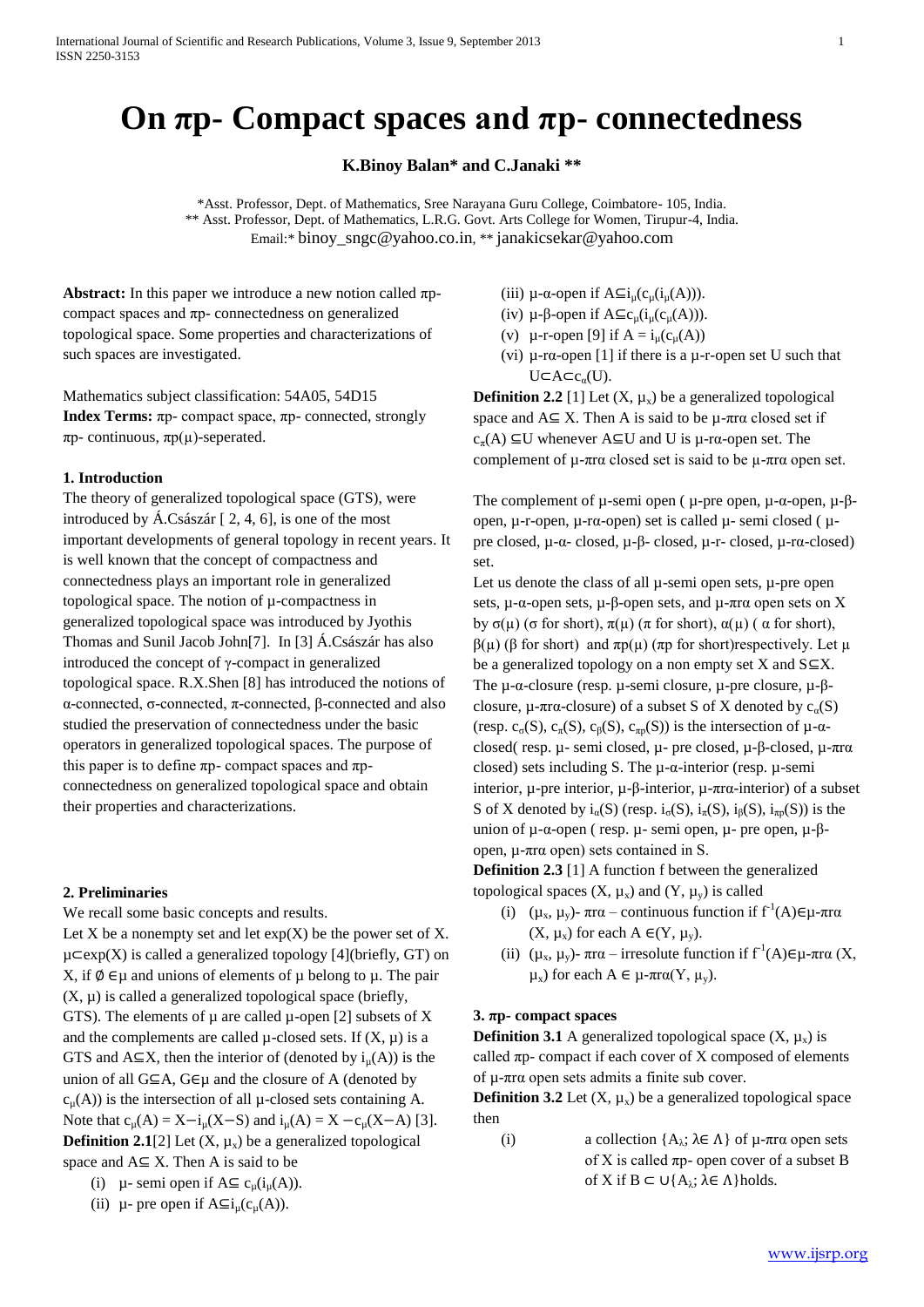- (ii) a subset B of generalized topological space X is called  $\pi$ p- compact relative to X if for every collection  ${A<sub>λ</sub>; λ ∈ Λ}$ of μ-πrα open subsets of X such that  $B \subseteq \bigcup \{A_{\lambda};$  $\lambda \in \Lambda$ , there exist a finite subset  $\Lambda_0$  of  $\Lambda$ such that  $B \subseteq \bigcup \{A_{\lambda}; \lambda \in \Lambda_0\}.$
- (iii) a subset B of generalized topological space X is said to be  $\pi p$ - compact if B is  $\pi p$ compact as a generalized subspace of X.

Notice that if  $(X, \mu_X)$  is a generalized topological space and A  $\subseteq$ X then  $\mu_A = \{U \cap A; U \in \mu_X\}$  is a generalized topology on A.  $(A, \mu_A)$  is called a generalized subspace of  $(X, \mu_X)$ **Remark 3.3** If X is finite then  $(X, \mu_X)$  is  $\pi p$ - compact for any generalized topology  $\mu_x$  on X.

**Theorem 3.4** Let  $(X, \mu_X)$  be a generalized topological space then every  $\mu$ -πrα closed subset of πp- compact space X is πpcompact relative to X.

Proof: Let A be μ-πrα closed subset of X then  $X\$ A is μ-πrα open. Let  ${A<sub>λ</sub>; λ ∈ Λ}$ be a cover of A by  $\mu$ -πrα open subsets of X then {A<sub>λ</sub>;  $\lambda \in \Lambda$ } U(X\A) is an πp- open cover of X. By hypothesis,  $X$  is  $\pi p$ - compact. Then it has a finite sub cover of X, say  $(A_1 \cup A_2 \cup \cdots \cup A_n) \cup (X \setminus A)$ . But A and X $\setminus A$  are disjoint, hence  $A \subset (A_1 \cup A_2 \cup \cdots \cup A_n)$ . So $\{A_\lambda; \lambda \in$  $\Lambda$ }contains a finite sub cover for A. Therefore A is  $\pi p$ - compact relative to X.

**Theorem 3.5** Let  $(X, \mu_X)$  and  $(Y, \mu_Y)$  be two GTS's and f: X  $\rightarrow$ Y be a bijective map.

- (i) If X is πp- compact and f is  $(\mu_x, \mu_y)$ -πrα continuous then  $Y$  is  $\mu$ - compact.
- (ii) If f is  $(\mu_x, \mu_y)$  –πrα irresolute and X is πp- compact then so is Y.

Proof: (i) Let f be an  $(\mu_x, \mu_y)$ -πrα continuous bijective map and X be an  $\pi$ p-compact space. Let  $\{A_{\lambda}/\lambda \in \Lambda\}$  be an  $\mu$ - open cover for Y, then  $\{f'(A_{\lambda})/\lambda \in \Lambda\}$  is an  $\pi p$ - open cover of X. Since X is  $\pi p$ -compact it has a finite sub cover say  $\{f^{-1}(A_1), f\}$  ${}^{1}(A_2)$ ,  $f'{}^{1}(A_3)$ ,.......,  $f'{}^{1}(A_n)$ . But f is bijective, so {A<sub>1</sub>,  $A_2, \ldots, A_n$  is a finite sub cover of Y. Hence Y is  $\mu$ compact.

(ii) Let  ${A_{\lambda}} \lambda \in \Lambda$  be any collection of  $\mu$ -πrα open subsets of Y. Since f is  $(\mu_x, \mu_y)$  –πra irresolute bijective map, then {f  $^{1}(A_{\lambda})/\lambda \in \Lambda$  is a  $\pi p$ - open cover of X. Since X is  $\pi p$ - compact and f is bijective map, there exists a finite  $\pi p$ - open sub cover of Y. Hence  $(Y, \mu_v)$  is  $\pi p$ - compact.

**Definition 3.6** A function f between the GTS's  $(X, \mu_X)$  and  $(Y, \mu_{y})$  is called strongly  $\pi p$ - continuous function if inverse image of every  $\mu$ -πrα open set in Y is  $\mu$ - open in X.

**Theorem 3.7** Let  $(X, \mu_X)$  and  $(Y, \mu_Y)$  be two GTS's and f:  $X \rightarrow Y$  be a strongly  $\pi p$ - continuous onto map. If  $(X, \mu_X)$  is  $\mu$ compact then so is  $(Y, \mu_v)$ .

Proof: Let  $\{A_{\lambda} / \lambda \in \Lambda\}$  be a  $\pi$ p- open cover of Y. Since f is strongly  $\pi p$ - continuous then  $\{f^1(A_\lambda)/\lambda \in \Lambda\}$  is an  $\mu$ open cover of X. Since X is  $\mu$ -compact, it has a finite sub cover say{  $f^{-1}(A_1)$ ,  $f^{-1}(A_2)$ , ...,  $f^{-1}(A_n)$ }. Therefore {A<sub>1</sub>,  $A_2$ ,......,  $A_n$  is a finite  $\pi p$ - open cover of Y. Hence Y is  $\pi p$ compact.

**Remark 3.8** Since µ- open implies µ-πrα open, it follows that πp-compact implies µ- compact.

**Theorem 3.9** A generalized topological space X is πpcompact if and only if every family of  $\mu$ -πrα closed sets in X with empty intersection has a finite subfamily with empty intersection.

Proof: Suppose X is  $\pi p$ - compact and  $\{A_{\alpha}; \alpha \in \nabla\}$ is a family of μ-πrα closed sets in X such that  $\cap$ {A<sub>α</sub>; α ∈  $\nabla$ } =  $\emptyset$ . Then  $\cup \{X \setminus A_{\alpha}; \alpha \in \nabla\}$  is a  $\pi$ p- open cover for X. Since X is  $\pi$ pcompact this cover has a finite sub cover, say  ${X\A_{\alpha1}}$ ,  $X\setminus A_{\alpha 2},\ldots,\ldots,X\setminus A_{\alpha n}$  for X. That is  $X=U\{X\setminus A_{\alpha i}: i=1\}$ 1,2,......,n}. This implies that  $\bigcap_{i=1}^{n} A_{\alpha i} = \emptyset$ .

Conversely, suppose that every family of µ-πrα closed sets in X which has empty intersection has a finite subfamily with empty intersection. Let  ${B_\alpha; \alpha \in \nabla}$  be a  $\pi p$ - open cover for X. Then  $\cup \{B_{\alpha}; \alpha \in \nabla\} = X$ . Taking the complements we get  $\bigcap \{X\setminus B_\alpha; \alpha \in \nabla\} = \emptyset$ . Since  $X\setminus B_\alpha$  is  $\mu$ -πr $\alpha$  closed for each  $\alpha \in \mathbb{R}$  $\nabla$ , by the assumption, there is a finite subfamily  ${X\Bbb B_{\alpha1}}$ ,  $X\setminus B_{\alpha2}, \ldots, X\setminus B_{\alpha n}$  with empty intersection. That is  $\bigcap_{i=1}^{n} B_{\alpha i} = \emptyset$ . Taking the compliments on both sides we get $\bigcup_{i=1}^{n} B_{\alpha i} = X$ . Hence X is  $\pi p$ - compact.

## **4.πp- connected spaces**.

**Definition 4.1** A generalized topological space  $(X, \mu)$  is said to be connected [8] (called  $\gamma$ - connected in [5]) if there are no non empty disjoint sets U, V  $\in \mu$  such that UUV = X. **Definition 4.2** [8] A generalized topological space  $(X, \mu)$  is called α-connected (resp. σ-connected, π-connected, βconnected) if  $(X, \alpha(\mu))$ (resp.  $(X, \sigma(\mu))$ ,  $(X, \pi(\mu))$ ,  $(X, \beta(\mu))$ ) is connected.

**Definition 4.3** A generalized topological space  $(X, \mu_X)$  is called  $\pi p$ -connected ( $\mu$ - $\pi r\alpha$  connected [1]) if  $(X, \pi p(\mu))$  is connected.

It is easy to see from the definition that

|                                   | $\pi$ p-connected   |                         |
|-----------------------------------|---------------------|-------------------------|
|                                   |                     |                         |
| $\beta$ -connected $\Rightarrow$  | $\pi$ -connected    |                         |
|                                   |                     |                         |
| $\sigma$ -connected $\Rightarrow$ | $\alpha$ -connected | $\Rightarrow$ connected |